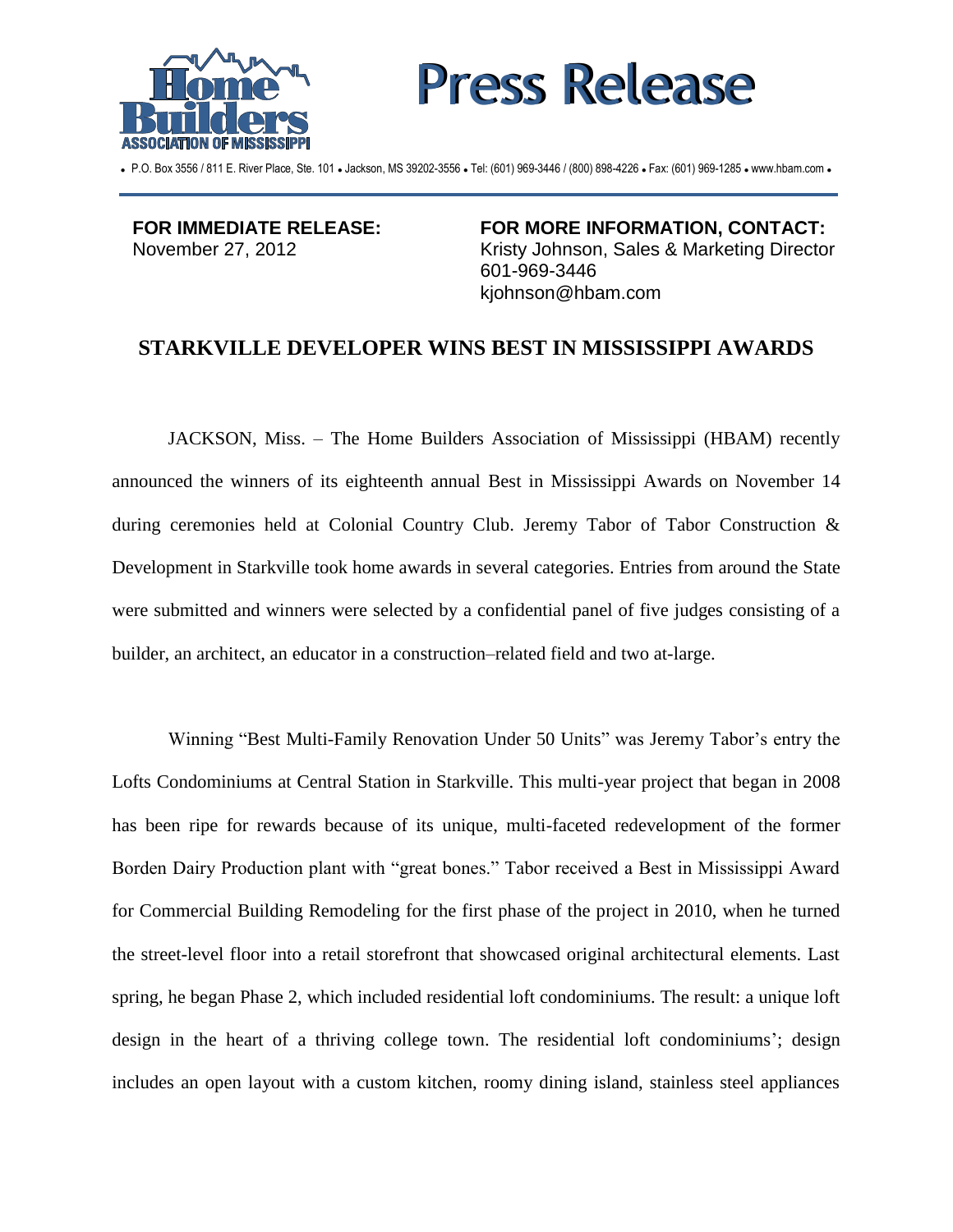



P.O. Box 3556 / 811 E. River Place, Ste. 101 . Jackson, MS 39202-3556 . Tel: (601) 969-3446 / (800) 898-4226 . Fax: (601) 969-1285 . www.hbam.com .

and backsplash contrasted by quartz countertops. Completing the vintage look are 17-foot ceilings, exposed brick walls, cable rail stairwells, a tongue-and-groove ceiling, hickory wood floors, and linen series tile.

Jeremy & Larry Tabor received the "Best Multi-Family Renovation with More than 50 Units" for The University Club Condominiums in Starkville. Magic was made with the former Ramada Inn located across the boulevard from the Mississippi State University Campus. Originally constructed in 1970, the inn closed in 2009, leaving behind plenty of wear and tear from constant traffic. The 100-room hotel was converted to 52 residential condominiums. They include 1-bedroom, 1-bath floor plans. Infrastructure renovations included the replacement of all windows, doors, plumbing, electric, HVAC, fixtures, hardware, sheetrock, insulation, roofing and fire sprinklers. Interior luxury finishes include espresso-finished cabinetry, granite countertops, stainless steel appliances, and under-cabinet lighting. Handmade furniture, BBQ grills, and green space highlights a community pavilion that turns into tailgating fun for home games.

Jeremy Tabor also walked away with the "Best Commercial Building Renovation" for The Lofts Office Suites in Starkville's Central Station. During the beginng of Phase 2 of the dairy plant renovation, he also developed a collaborative incubator-style commercial space spanning 4,300 square feet on the second floor that overlooks downtown Starkville. He was careful to retain important architectural elements that added character to the workspace with